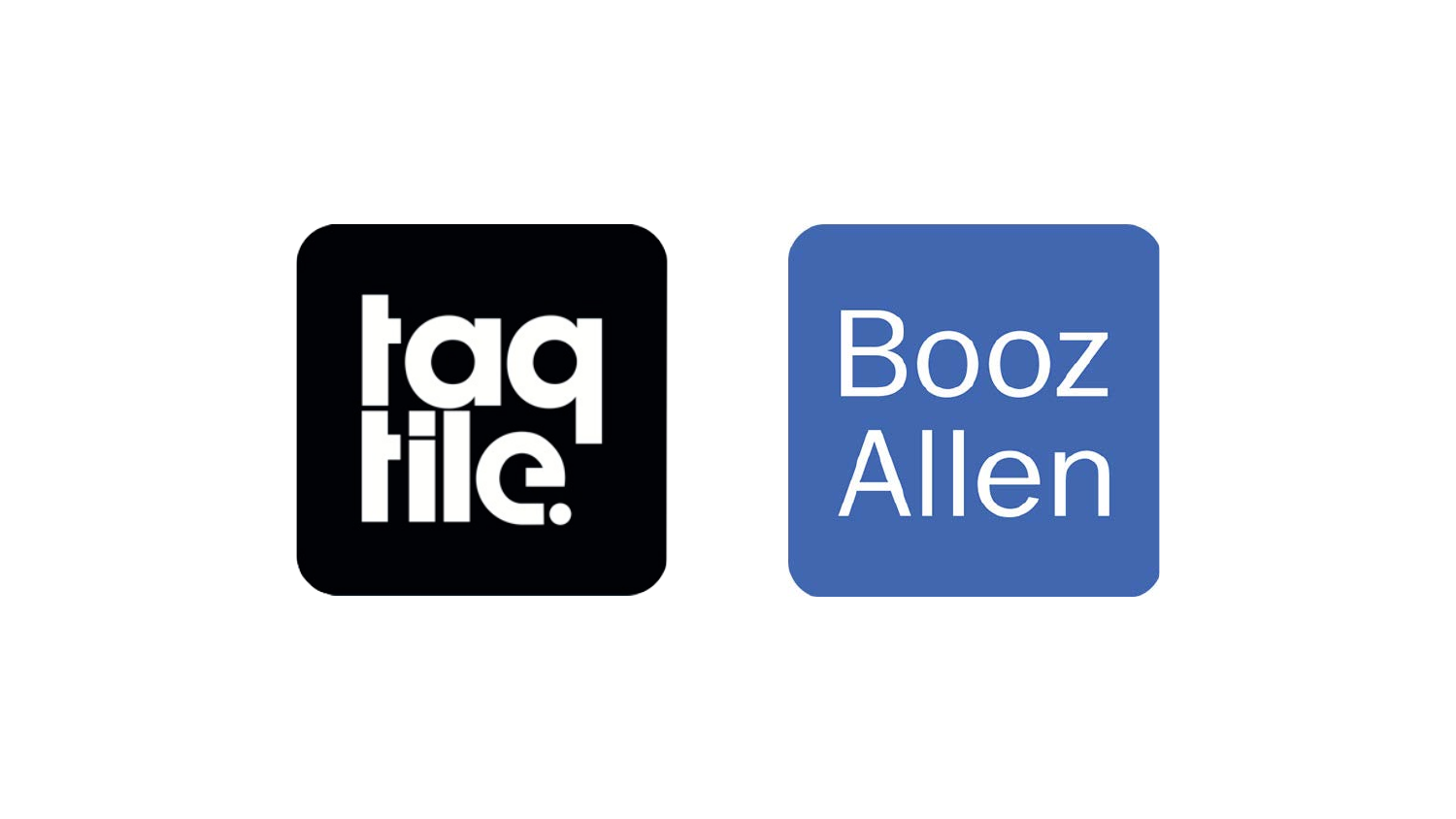- Field Service Ops, Training and Inspection
- Hands-free Knowledge Capture
- 3D Placement of Task Steps
- Work Order Integration
- Full-cycle Inspection Workflow
- IoT Connectivity & Display
- 3D Map View of Work Progress
- Flexible Integration



# **CORE FUNCTIONS OF MANIFEST**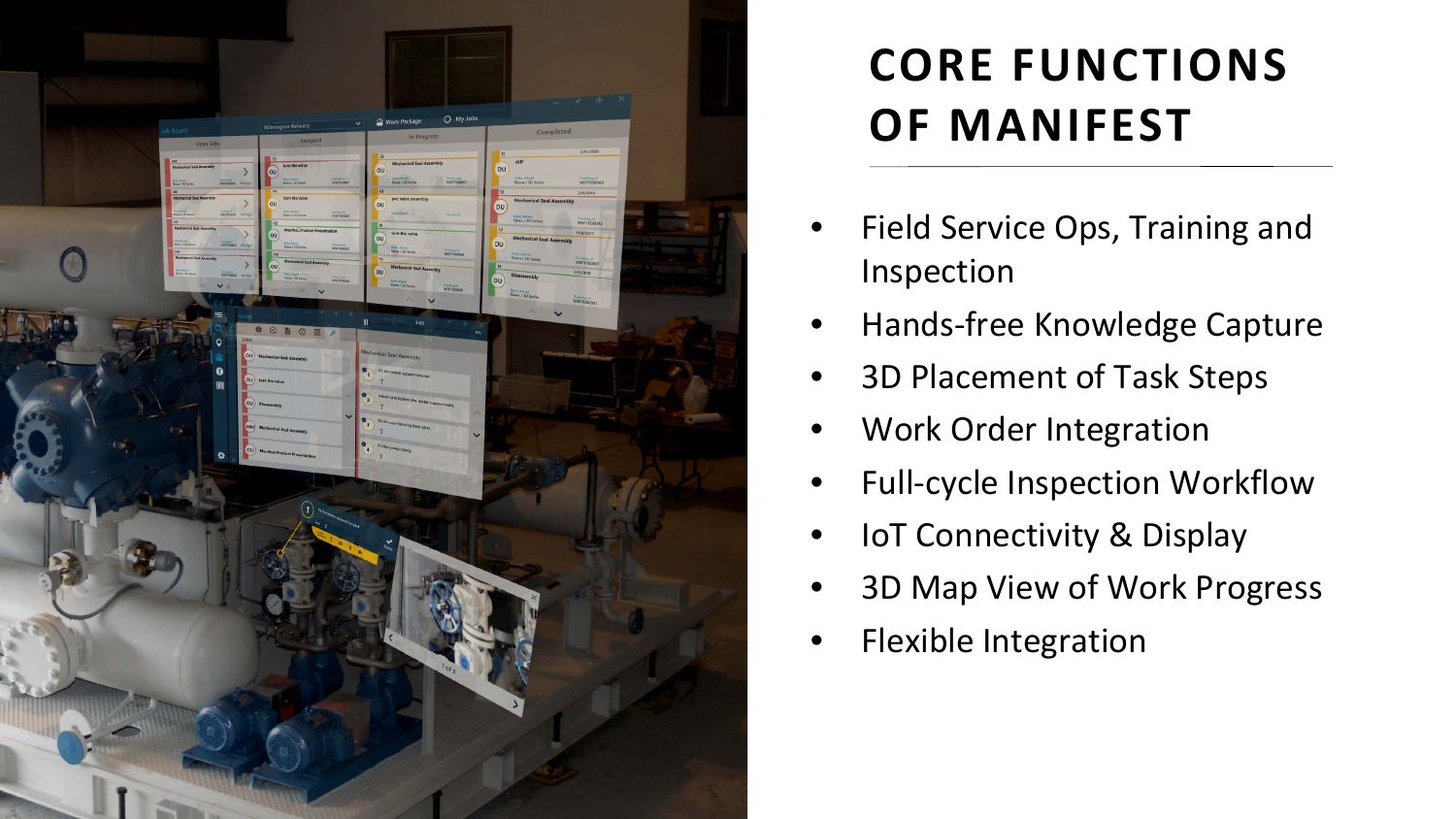#### **SUBJECT MATTER EXPERT**

### AUTHOR

The role for the user that is the knowledge expert and can create checklists and place steps in 3D space

### **TECHNICIAN / TRAINEE**

## OPERATOR

Main focus user for Manifest. Follows directions left by Author, accepts jobs from the board, and leaves evidence of what has been done in job history.

#### **INTERNAL OR EXTERNAL**

### INSPECTOR

The role of the Inspector is to show compliance or noncompliance on a series of Government or Internal regulations.

#### **SOLUTION ADMIN**

## ADMIN MANAGER

Admins can manage assets, users, and locations in addition to configuring IoT meters & measurements as well as other back-end integrations like work orders, etc.

# FOUR USER ROLES

Manifest has four user roles which have independent functions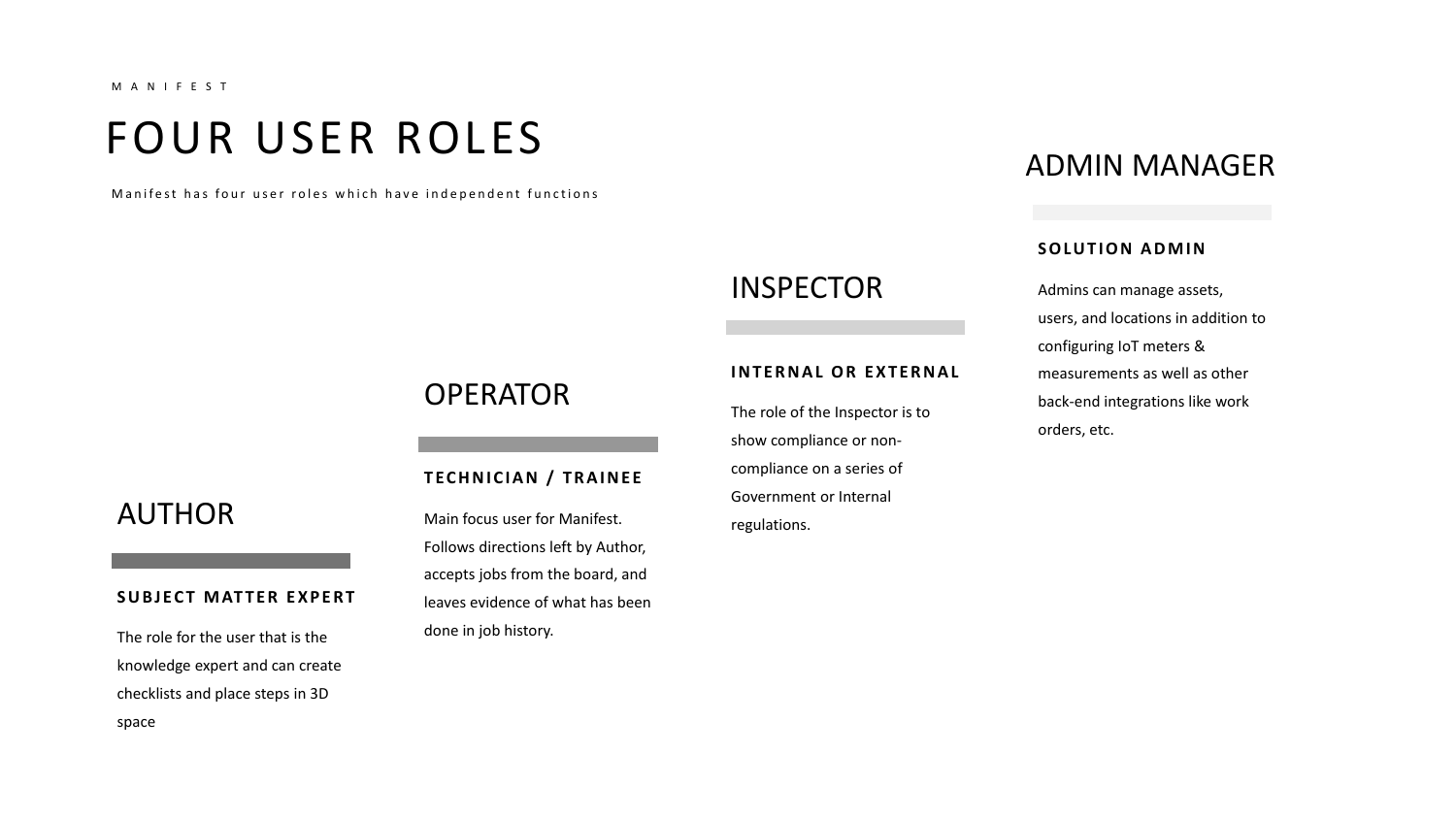

Here a plant expert new to HoloLens, dons the headset to Author a job as she performs it. Using 3D step markers she builds a job template, complete with video and photo notes, that can be augmented over the panel and equipment to guide any Operator needing to perform the same task.

![](_page_3_Picture_0.jpeg)

### **SKILLED EXPERTS CREATE JOB CHECKLISTS**

Authors use 3D placement of markers to instruct specifically where, when and how to do complex work tasks. Manifest is powered predominantly through user-generated content stored in a secure cloud for each client.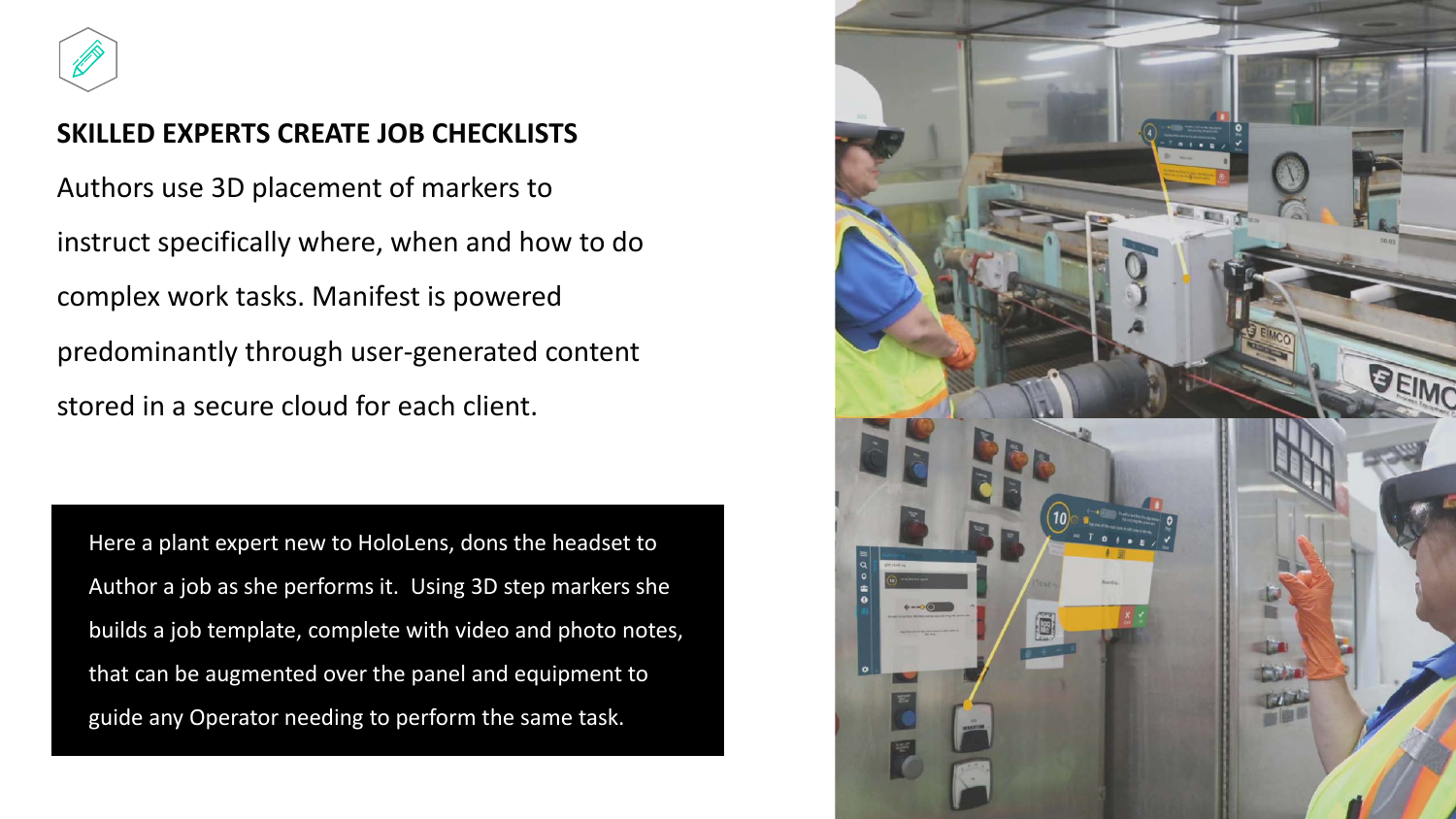![](_page_4_Picture_0.jpeg)

![](_page_4_Figure_1.jpeg)

# **OPERATORS GET HANDS ON GUIDANCE** Whether an Operator is still training or just new to a specific task, any expert authored checklist is at their finger tips guiding them through a job as they perform it.

Here a new hire to the plant, follows the previously authored job template in Manifest and completes the same procedure as the expert simply by following the augmented steps and notes.

![](_page_4_Picture_5.jpeg)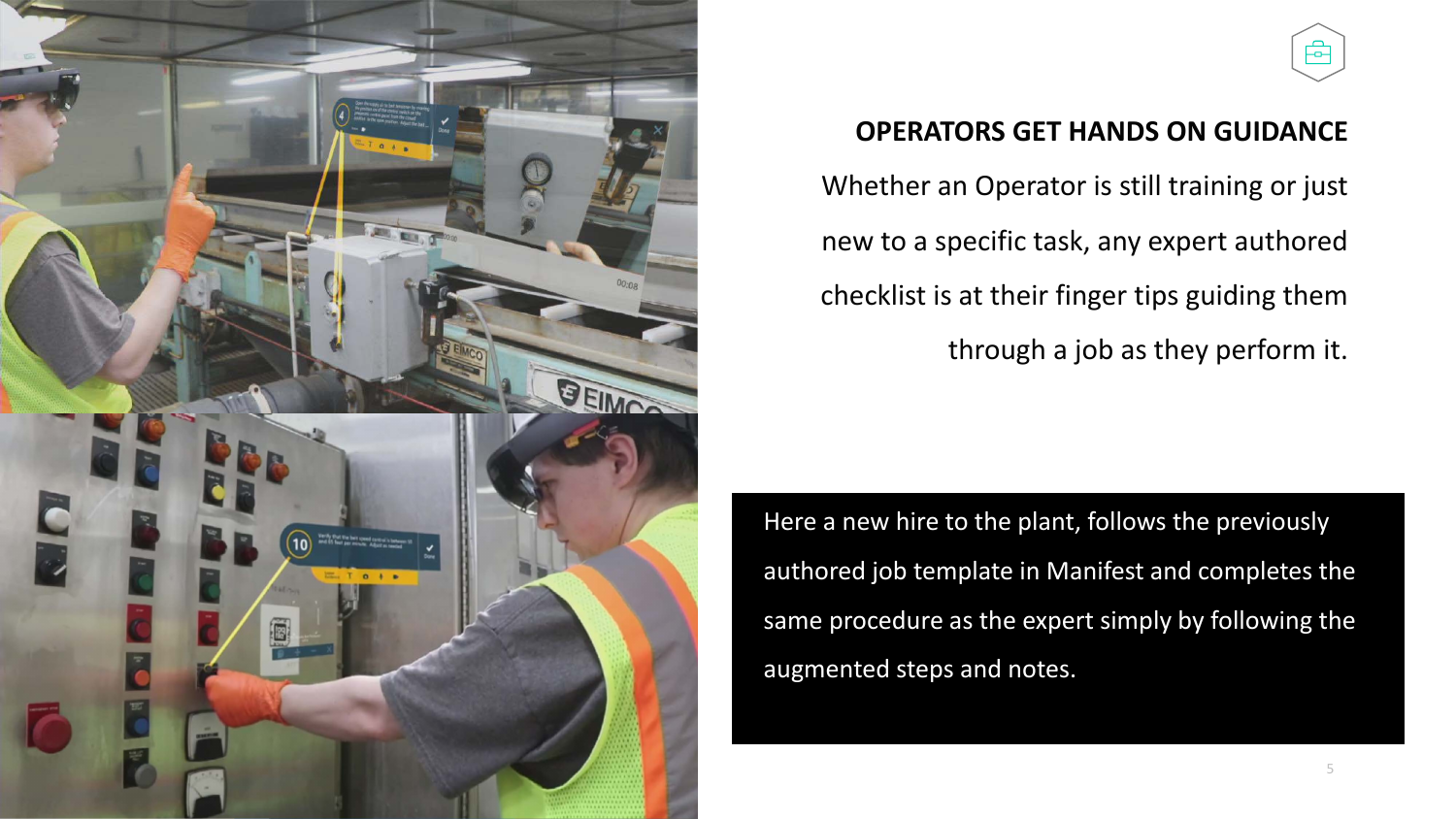![](_page_5_Picture_4.jpeg)

![](_page_5_Picture_0.jpeg)

### **IOT DATA & ALERTS**

Manifest integrates directly with your IoT data displaying meters readings augmented over physical or virtual equipment.

Based on specified meter parameters, alerts are automatically generated empowering on-the-ground Operators to immediately take appropriate action.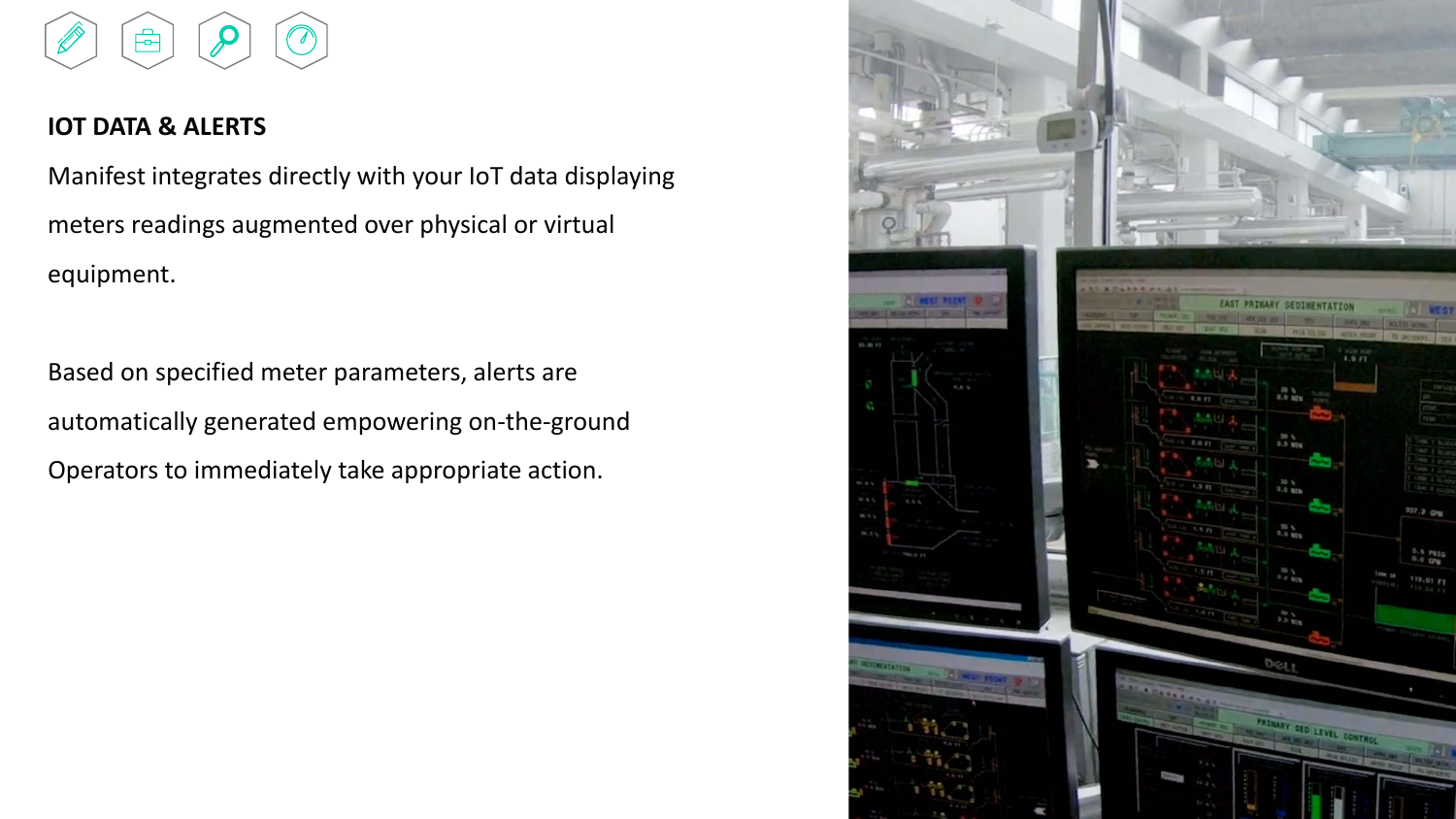![](_page_6_Figure_9.jpeg)

![](_page_6_Picture_10.jpeg)

![](_page_6_Picture_0.jpeg)

![](_page_6_Picture_1.jpeg)

### **DIGITAL TWIN OF ASSETS**

Render the digital twin of any asset to remotely

author job templates, train, or extend remote

assistance to on-the-ground Operators with a

representation of the same equipment.

3D model of a gravity belt thickener is rendered at fullscale, or small scale. The user can review steps and content to train or prepare in a safe, controlled environment before going to job site.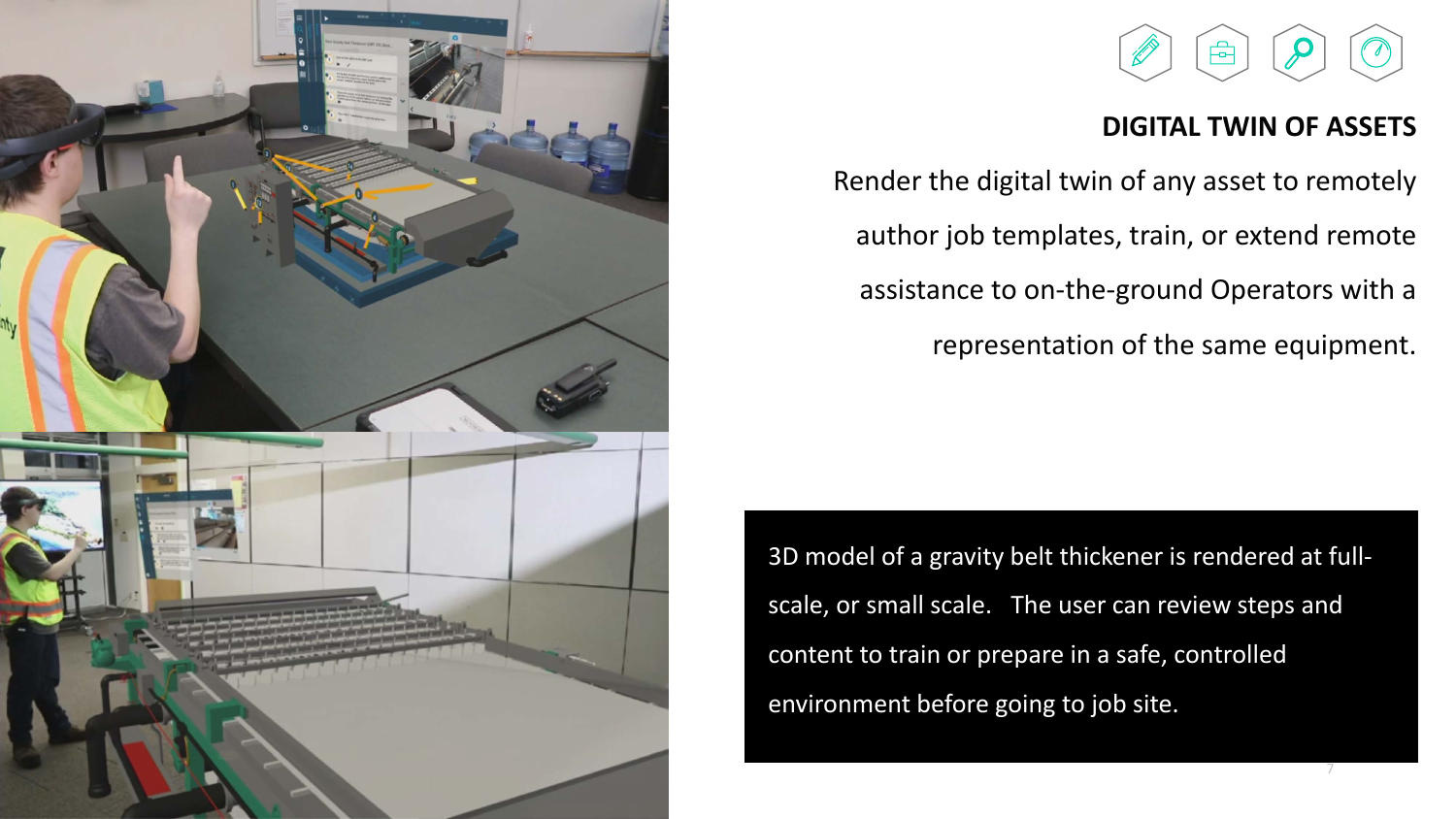# **EASILY TRANSFER KNOWLEDGE**

**Whether your experienced workforce is aging out of your industry; or due to the location, cost, or availability of highly skilled resources is limiting your growth – your company needs a quicker and more reliable way to capture, transfer and retain knowledge. Here is how Manifest can help:**

> With Manifest, a highly skilled resource can author content making job templates instantly available for any employee to access and perform the same specialized and complex task – regardless of location or skill level.

> 8 Develop a living knowledge base in a tool that becomes accessible to your entire workforce, making expert knowledge instantly available.

### EFFICIENCY FOR WORKFORCE

Rather than having an expert take additional time to create training materials using traditional methods, Manifest enables them to easily create these as job templates hands-free while performing the task.

### SIMPLICITY FOR AUTHOR

Manifest enables users to learn by doing with step-by-step guidance augmented directly over the equipment they are working upon.

### HANDS ON LEARNING. HANDS FREE.

### DEVELOP A SCALABLE KNOWLEDGE BASE